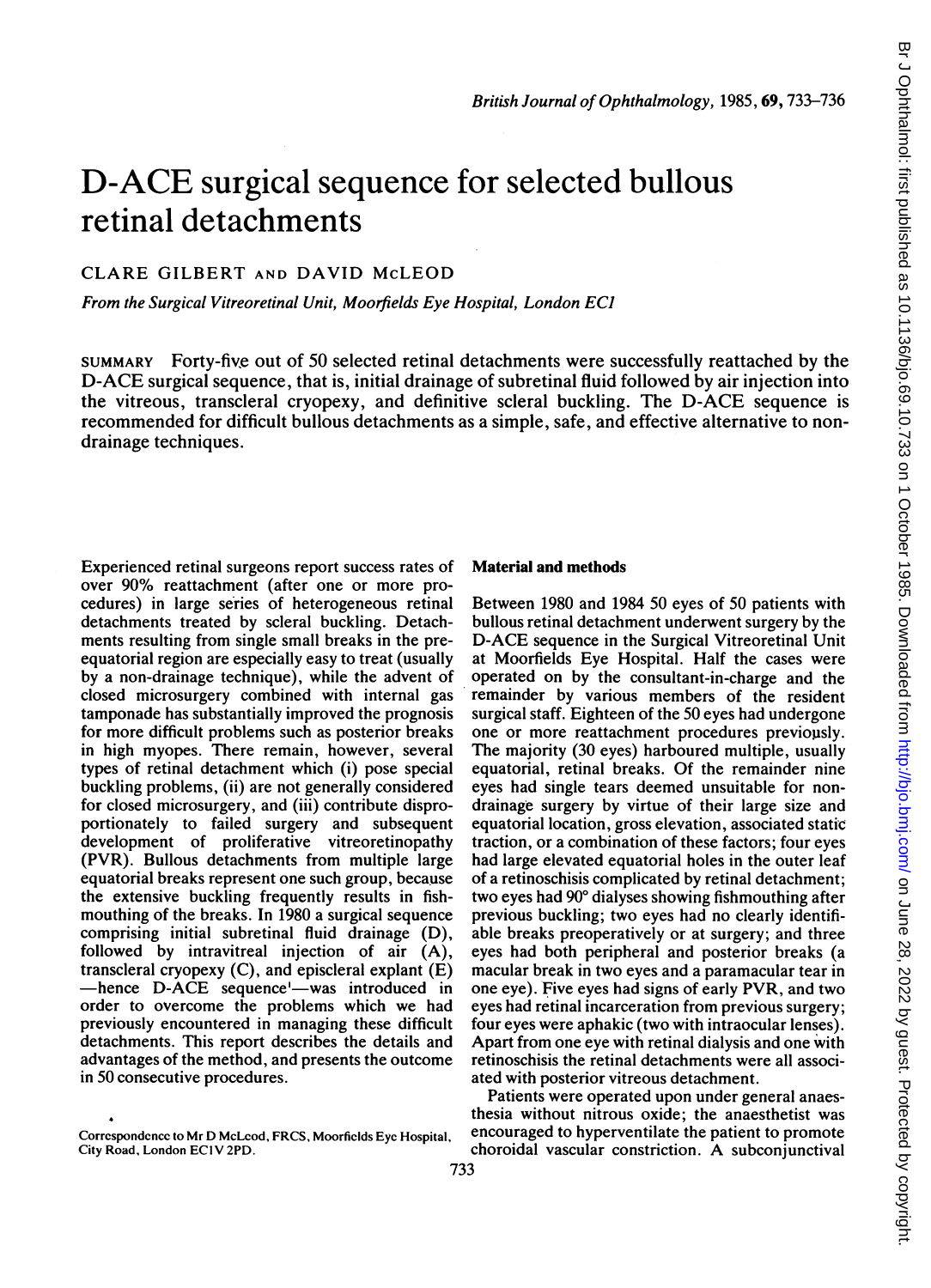injection of Mydricaine (atropine, procaine, adrena-

line, boric acid, sodium metabisulphite) was given to ensure maximal pupillary dilatation throughout the procedure. After reflection of conjunctiva and Tenon's capsule in quadrants to be treated the recti were secured with loops of 2/0 silk.

#### DRAINAGE OF SUBRETINAL FLUID

Subretinal fluid was usually drained just above or below one of the horizontal rectus muscles at the equator. After cautery of the lips of a partialthickness meridional sclerotomy (thus creating a scleral cloaca), the incision was deepened to bare choroid which was lightly cauterised and a mattress suture of 5/0 Ethibond placed through the lips of the sclerotomy. The choroid and Bruch's membrane were then perforated with a sharp 24 gauge needle, and 1-3 ml of subretinal fluid was milked from the globe by intermittent scleral depression while the sclerotomy edges were kept everted and extracted from the globe contour (with consequent prevention of retinal incarceration). The sclerotomy was then securely closed.

#### INTRAVITREAL INJECTION OF AIR

Before drainage of the subretinal fluid, air or a mixture of air and sulphahexafluoride (SF6) 20-80% was drawn up via a Millipore filter into a 5 ml syringe; in three eyes the volume to be injected was less than <sup>1</sup> ml, so 100% SF6 was used. A site for injection was almost invariably chosen 3-4 mm from the limbus and mid-way between the superior rectus and medial rectus insertions, since this was the easiest site to keep 'high' while still affording internal visualisation by indirect ophthalmoscopy. Immediately following subretinal fluid drainage, and with the contour of the superonasal quadrant maintained by inferotemporal scleral indentation, the sclera and pars plana were penetrated by a 27 gauge needle attached to the syringe and observed in mid-vitreous, by indirect ophthalmoscopy. The needle was then partially withdrawn to leave <sup>a</sup> 1-2 mm intravitreal penetration. Once the injection site was confirmed as being the highest point of the globe, gas was smoothly injected into the gel compartment as a single bubble while the scleral indentation was partially released (Fig. 1); multiple intraocular gas bubbles ('fish eggs') were thereby avoided. The needle was then completely withdrawn once it had been ascertained that the eye remained slightly hypotonic so as to preclude any prolapse of vitreous gel through the injection site (which might otherwise result in distortion of tears) and also to leave space for the scleral buckle.

#### TRANSCLERAL CRYOPEXY

With the exception of the two full-thickness macular

#### Clare Gilbert and David McLeod

breaks, all retinal breaks were completely surrounded by multiple focal cryoapplications, particular care being taken to treat anteriorly up to the ora serrata in the case of large horseshoe breaks. The iceball was allowed to develop so as to freeze both the pigment epithelium and reapposed neural retina, but overtreatment (potentially aggravated by the thermal insulating effect of the adjacent gas bubble) was avoided by careful ophthalmoscopic monitoring and the rapid defrost capability of the MIRA or Wallach cryoprobes. Cryopexy was also applied



Fig. 1 Needle-tip-high method of intravitreal air injection (after Norton).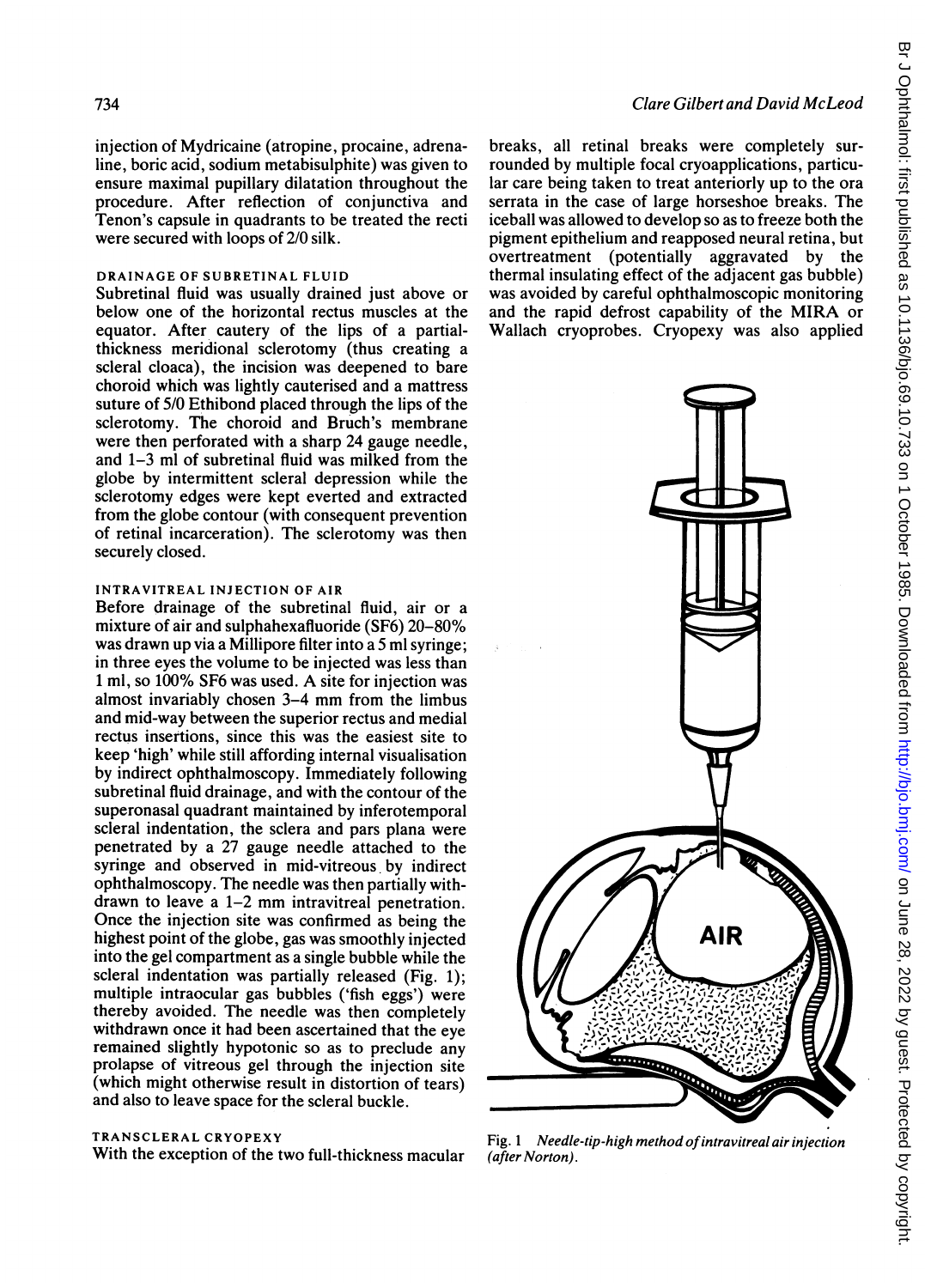across the posterior margin and lateral edges of other vitreoretinal adhesions-for example, lattice and snail track degeneration-but cryopexy of the subretinal fluid drainage site was avoided wherever possible.

#### EXPLANT PLACEMENT

With the exception of the posterior polar breaks in three eyes all retinal breaks were covered externally and indented from their posterior limit up to the ora serrata by means of a 'break-ora occlusive buckle'. This was usually accomplished circumferentially by means of a thin piece of solid silicone material (most frequently a 279 tyre) whose width was chosen (or fashioned) so as to create <sup>a</sup> gentle (1 mm) indentation of the sclera by means of hemi-Halsted mattress sutures, each comprising <sup>a</sup> short (3 mm) circumferential bite <sup>4</sup> mm behind the localisation mark of the posterior limit of the most posterior tear, and two radial bites anteriorly through the lateral expansions of the rectus muscle insertions or the intervening scleral ring. The limited height of buckling was controlled by careful matching of suture spread with buckle width and by suture tightening against a well formed globe (by virtue of the gas reconstitution and scleral counter-depression at the start of buckle indentation). The extent of circumferential buckling varied from  $60^{\circ}$  to  $360^{\circ}$  (mean  $170^{\circ}$ ) of the ocular circumference. In three eyes equatorial or postequatorial breaks were mounted on a radially orientated Silastic sponge explant and in four further eyes small postoral breaks were closed by part of a preequatorial encircling 240 band. In 30 eyes an encircling band was used in conjunction with a tyre, and it was otherwise fixed by mattress sutures either across the posterior border of the vitreous base (posterior scleral bite <sup>12</sup> mm from the limbus) or more posteriorly in the presence of equatorial lattice lesions. The tension in the strap was adjusted via <sup>a</sup> Watzke sleeve to achieve <sup>a</sup> low (1 mm) scleral indentation.

The central retinal artery was then checked, and, if it was closed, an anterior chamber paracentesis was performed or excess gas was tapped off by reelevating the superonasal quadrant and reinserting the 27 gauge needle (closed by means of a finger over the Luer fitting but momentarily reopened once the needle was positioned within the gas bubble). Tenon's capsule was then sutured over the explants to reconstitute the intermuscular septum and the conjunctiva closed. Subconjunctival betamethasone 4 mg and cephaloridine <sup>125</sup> mg were routinely injected.

Postoperatively the patient was positioned so that the arc of contact of the gas bubble included as many of the breaks as possible, and this was maintained for

2-6 days. The minimum follow-up interval after surgery was six months.

#### Results

### RETINAL REATTACHMENT

The retina reattached either completely or virtually completely in the immediate postoperative period; in two elderly patients residual inferior subretinal fluid did not become absorbed for two weeks. Transient redetachment occurred on the second postoperative day in two eyes and was attributed to reopening of a break from displacement of the air bubble into the retrohyaloid space.

In 45 eyes retinal reattachment was maintained throughout the follow-up interval and, with a single exception (see below), was associated with visoal improvement. The extent of visual recovery reflected the duration of macular detachment, the predetachment acuity, and the age of the patient. The retina became detached again in five eyes, two of which were not reoperated upon. Reoperation (involving vitrectomy, internal gas tamponade, and rebuckling in two eyes, and rebuckling alone in one eye) resulted in successful and permanent reattachment in the other three eyes. Thus retinal reattachment was achieved in 90% of eyes by means of the D-ACE sequence (subsequently improving to 96% after reoperation).

#### COMPLICATIONS

Significant haemorrhage occurred during surgery in six eyes. In two eyes undergoing reoperation soon after failed cryopexy and buckling, localised subretinal haemorrhage occurred at the time of drainage of subretinal fluid, and a further eye had mild subretinal bleeding from a perforating buckle suture. In one eye a choroidal haemorrhage followed cryotherapy to the site of subretinal fluid drainage adjacent to a large tear; this prevented the completion of cryocoagulation of the tear, which reopened three weeks after initially successful surgery. Finally, two highly myopic eyes developed a choroidal haemorrhage distant from the subretinal fluid drainage site after extensive cryopexy to multiple tears and lattice lesions; the retina reattached in both cases, but in one there was no associated visual improvement.

Serous ciliochoroidal effusions were noted in eight eyes during the first two weeks postoperatively but all settled spontaneously. Transient signs of anterior segment ischaemia, including shallowing of the anterior chamber and folds in Descemet's membrane, were noted in five eyes but required no specific treatment. Each of the following complications occurred once in the series: minimal retinal incarceration requiring no treatment; progressive